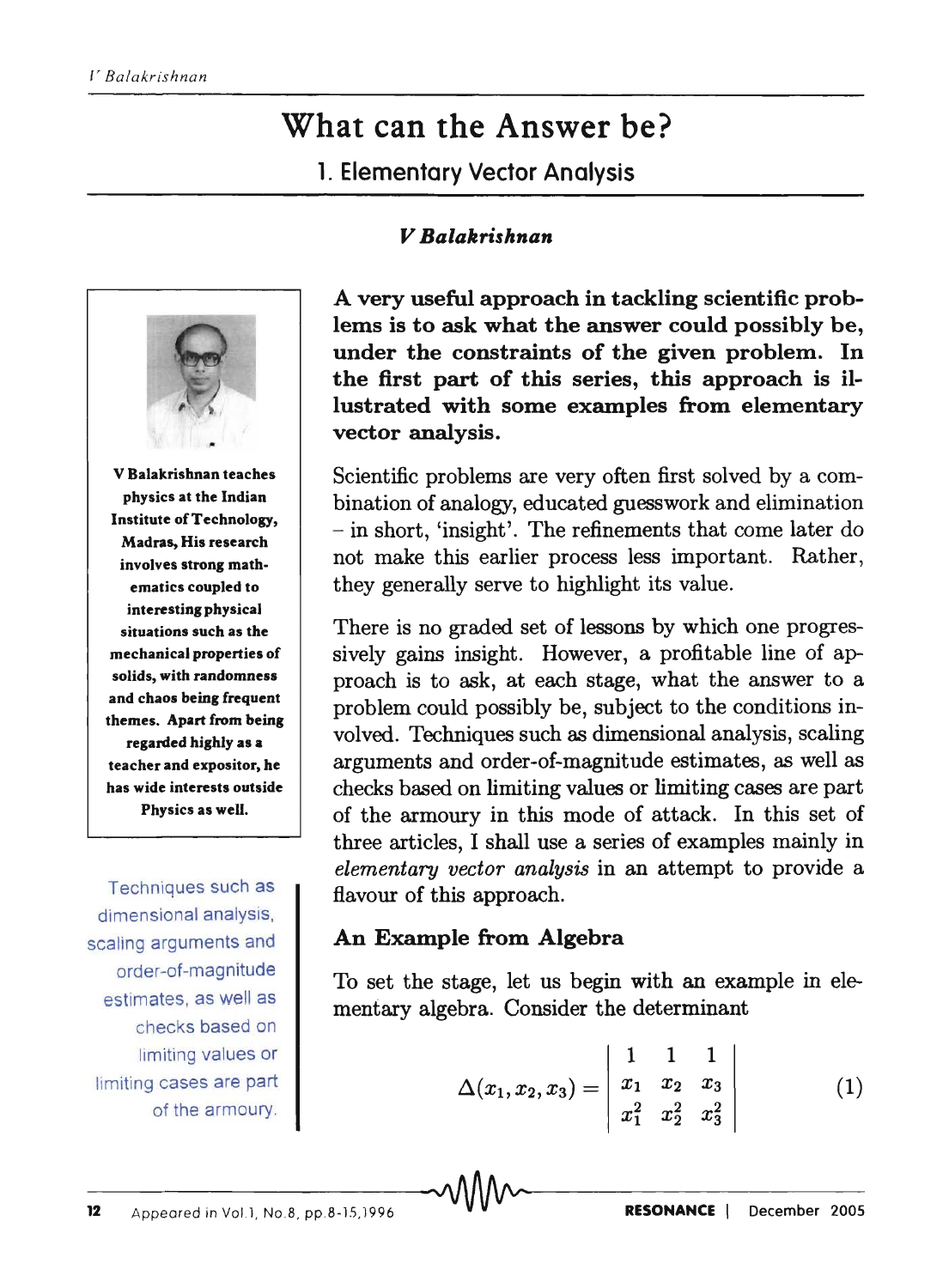It is straightforward, of course, to find  $\Delta$  explicitly by expanding the determinant. But the point I wish to make here is that  $\Delta$  can be evaluated almost by inspection, if we note the following facts:

- Multiplying each of  $x_1, x_2$  and  $x_3$  by some number  $\lambda$  multiplies the value of  $\Delta$  by  $\lambda^3$ . Thus  $\Delta$  is a *homogeneous* function of degree 3.
- $\Delta$  vanishes if any two of the x's are equal. Therefore, regarded as a function of  $x_1$ ,  $\Delta$  is quadaratic with factors  $(x_1 - x_2)$  and  $(x_1 - x_3)$ ; and similarly for  $x_2$  and  $x_3$ .
- $\Delta$  changes sign if any two of the *x*'s are interchanged.

Combining these points, we conclude that  $\Delta$  *must* be given by

$$
\Delta(x_1,x_2,x_3)=C(x_1-x_2)(x_2-x_3)(x_3-x_1),\qquad (2)
$$

where C is some numerical constant.

• To find the constant C, we have only to look at a simple case, e.g.,  $x_1 = 0, x_2 = 1, x_3 = 2$ . This gives  $C = 1$ . (Alternatively, match the term  $+x_2x_3^2$  obtained by multiplying together all the diagonal elements of the determinant with the corresponding term  $+Cx_2x_3^2$  on the right in equation (2)). Finally, therefore, we have

$$
\Delta(x_1,x_2,x_3)=(x_2-x_1)(x_3-x_1)(x_3-x_2). (3)
$$

The factors have been written in such a way that *selecting the first term in each bracket yields the product of the diagonal elements of the determinant with the correct sign.*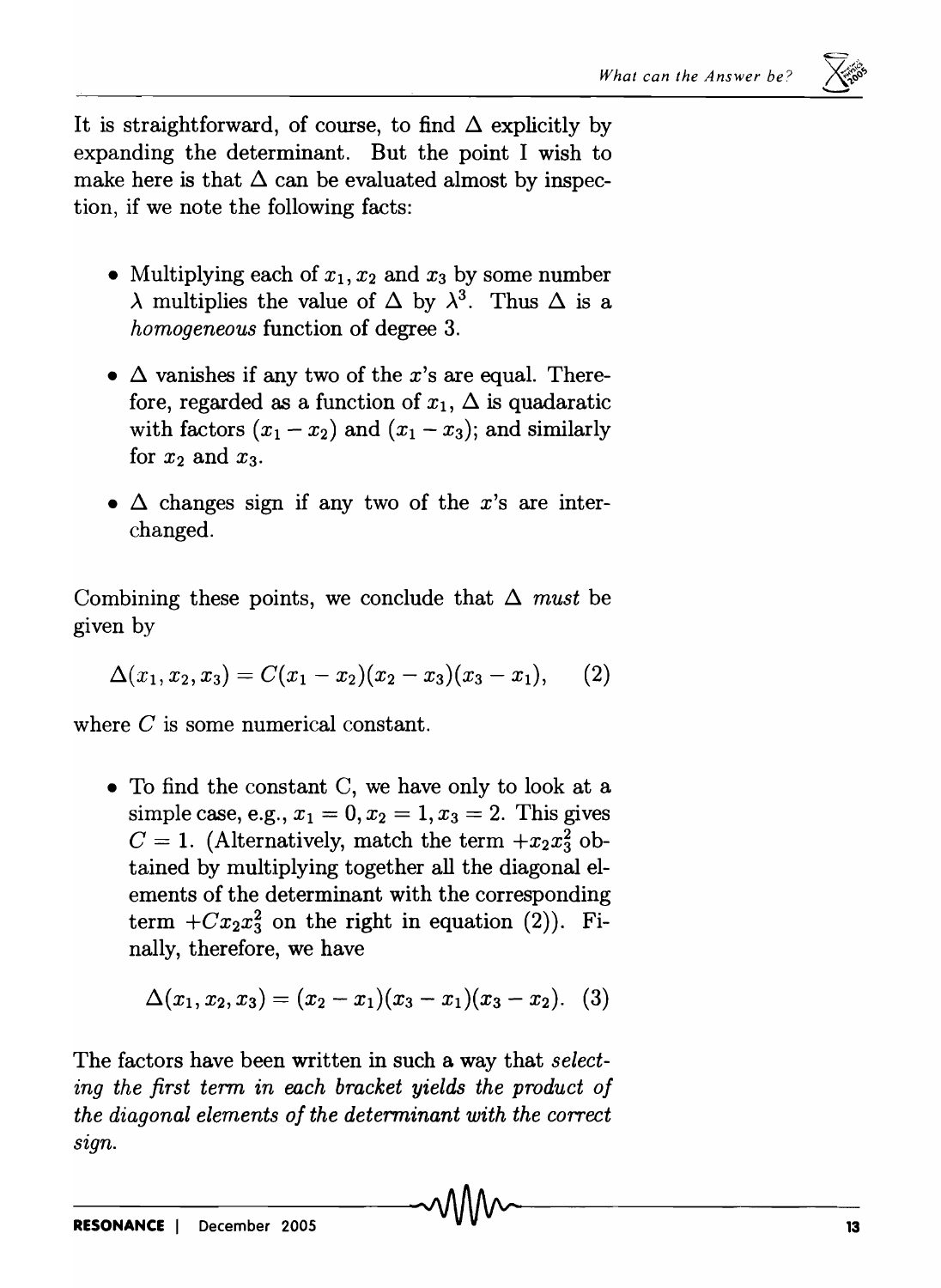What is important is that our chain of reasoning permits us to *generalize* this result to the case of the  $(n \times n)$ determinant (called the Vandermonde determinant)

$$
\Delta(x_1, \ldots, x_n) = \begin{vmatrix} 1 & 1 & 1 \\ x_1 & x_2 & x_n \\ x_1^{(n-1)} & x_2^{(n-1)} & x_n^{(n-1)} \end{vmatrix}
$$
 (4)

We can now see that  $\Delta$  must simply be a product of the  $n(n-1)/2$  distinct factors  $(x_i - x_k)$  that can be formed from the variables  $x_1$ ,  $x_n$ . The *diagonal element*  $+x_2x_3^2x_4^3$  .  $x_n^{n-1}$  indicates that the sign of each term in  $\Delta$  is taken care of if we always maintain  $j > k$ in each factor  $(x_i - x_k)$ . Therefore we have the general result

$$
\Delta(x_1, \ldots, x_n) = \prod_{1 \leq k < j \leq n} (x_j - x_k) \tag{5}
$$

without going through a tedious calculation. This is the spirit in which we shall approach the problems that follow.

#### Some Vector Identities

-14----------------------------~~-------------------------

Let us now go on to vector analysis. As the first example, we consider the derivation of the identity

$$
\mathbf{a} \times (\mathbf{b} \times \mathbf{c}) = (\mathbf{a} \cdot \mathbf{c})\mathbf{b} - (\mathbf{a} \cdot \mathbf{b})\mathbf{c}
$$
 (6)

where **a**, **b** and **c** are three arbitrary vectors (in the usual three dimensional space, say). We would like to avoid the 'brute force' method of writing out components, etc. in some particular coordinate system. We therefore proceed as follows. Let  $\mathbf{a} \times (\mathbf{b} \times \mathbf{c}) = \mathbf{d}$ .

• If a, b and c are three general non-planar vectors in three-dimensional space, any arbitrary vector can be uniquely written as a linear combination of these three vectors. (They serve to define a set of 'oblique' axes). But d cannot have any component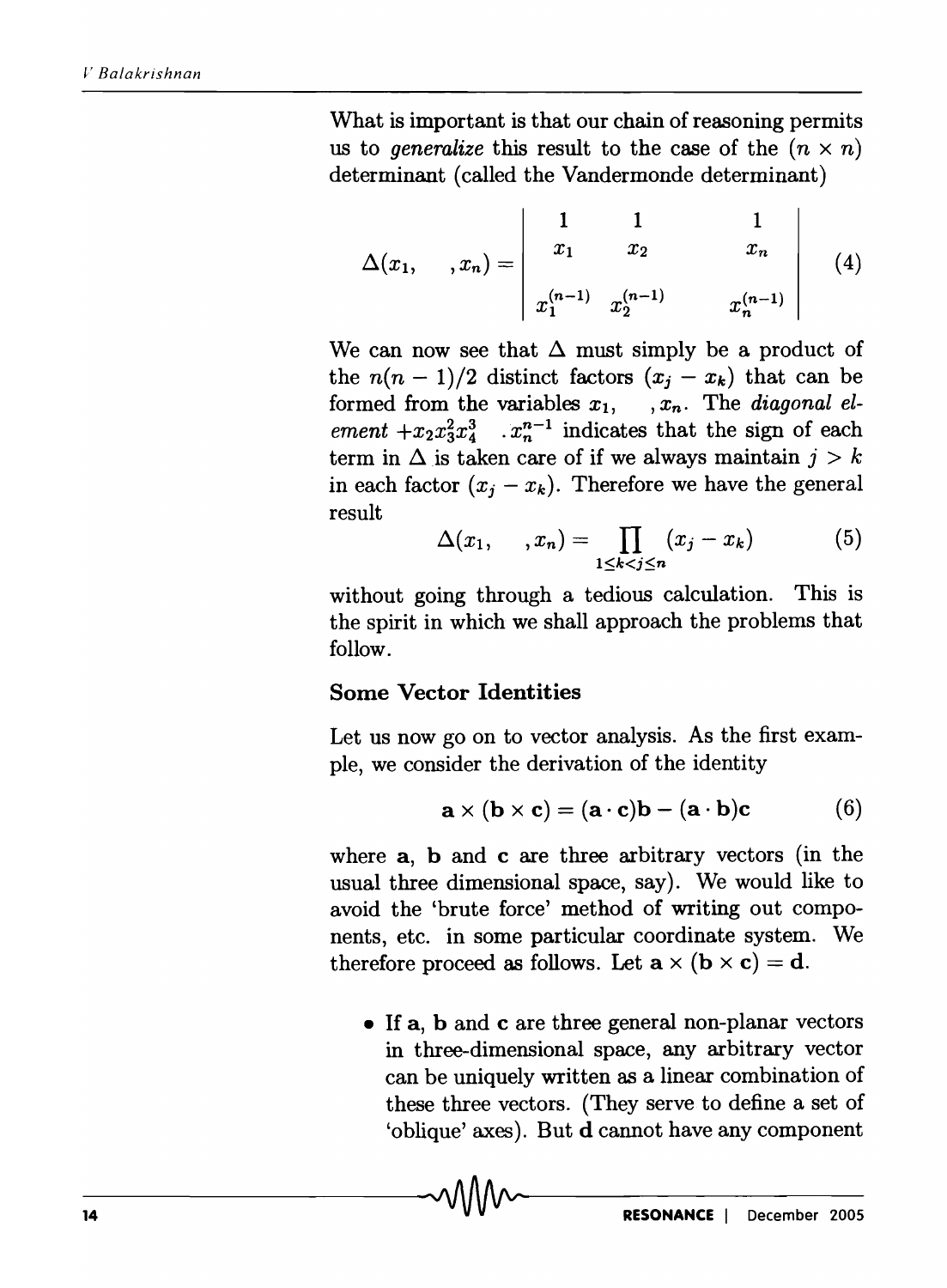$\times~\mathbb{R}^3$ 

along a, because, as is easily seen,  $\mathbf{b} \times \mathbf{c}$  is perpendicular to b, c and d but not to a. Therefore, in general, d must be expressible as

$$
\mathbf{d} = \beta \mathbf{b} + \gamma \mathbf{c} \tag{7}
$$

- where  $\beta$  and  $\gamma$  are *scalars*. Note that this argument is valid even in the case of oblique axes, i.e. band c are *not* required to be perpendicular to a.
- d is of first order in each of the vectors a, band c: that is, multiplying anyone of them by a constant, multiplies the answer by the same constant; further, d vanishes if any of these three vectors is zero. Therefore  $\beta$  must be proportional to  $(a \ c)$ and  $\gamma$  to (a b), as these are the only first-order scalars that can be formed from  $(a, c)$  and  $(a, b)$ respectively. Hence

$$
\mathbf{d} = \lambda (\mathbf{a} \cdot \mathbf{c}) \mathbf{b} + \mu (\mathbf{a} \quad \mathbf{b}) \mathbf{c}, \tag{8}
$$

where  $\lambda$  and  $\mu$  are absolute constants - dimensionless pure numbers  $-$  independent of  $a$ ,  $b$  and c.

• But **d** changes sign if **b** and **c** are interchanged, because  $c \times b = -b \times c$ . Therefore

$$
-\mathbf{d} = \lambda(\mathbf{a} \cdot \mathbf{b})\mathbf{c} + \mu(\mathbf{a} \ \mathbf{c})\mathbf{b}.
$$
 (9)

Comparison with equation (8) gives  $\mu = -\lambda$ , so that

$$
\mathbf{d} = \lambda [(\mathbf{a} \cdot \mathbf{b})\mathbf{c} - (\mathbf{a} \cdot \mathbf{c})\mathbf{b}]. \tag{10}
$$

• Having nearly solved the problem, we may *now*  determine  $\lambda$  by looking at an appropriate simple special case because equation (10) is valid for *all* a, b, c. Thus, setting  $\mathbf{a} = \mathbf{i}$ ,  $\mathbf{b} = \mathbf{i}$ ,  $\mathbf{c} = \mathbf{j}$ , we get  $\mathbf{d} =$  $-i$  by direct evaluation of  $a \times (b \times c)$ , while the right-hand side of equation (10) gives  $-\lambda$ j. Hence  $\lambda = 1$ . We thus obtain the general formula quoted in equation (6).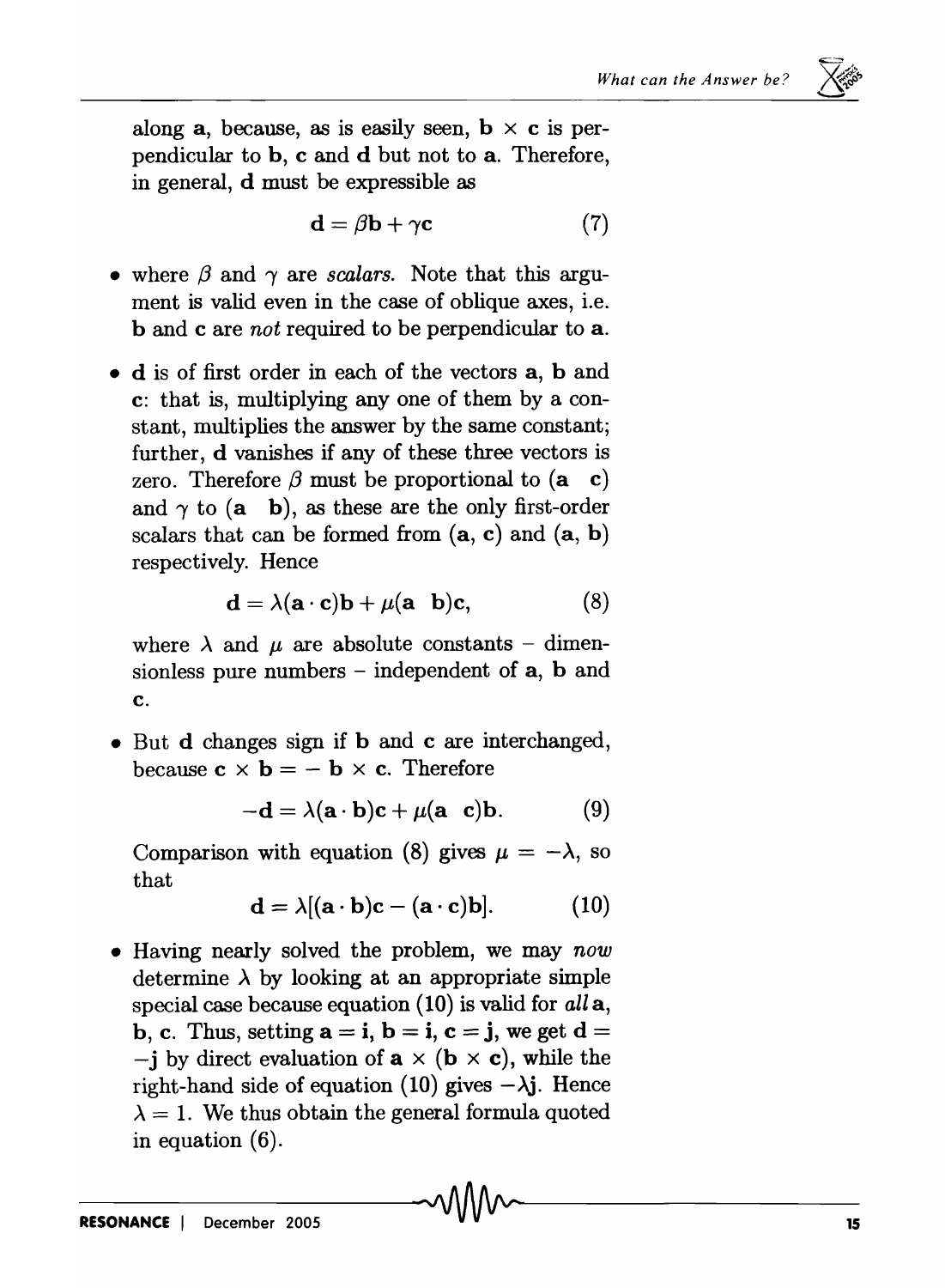The arguments used above can be repeated to tackle numerous other cases. Let us consider, for instance, the scalar product of  $(a \times b)$  and  $(c \times d)$ , where **a**, **b**, **c**, **d** are four arbitrary vectors. We again observe that

- the expression is linear (of first order) in each of the vectors, and
- the presence of  $(a \times b)$  and  $(c \times d)$  does not allow any contribution proportional to (a b) and ( c d). Hence the answer *must* be of the form

 $(\mathbf{a} \times \mathbf{b}) \cdot (\mathbf{c} \times \mathbf{d}) = \lambda(\mathbf{a} \cdot \mathbf{c})(\mathbf{b} \cdot \mathbf{d}) + \mu(\mathbf{a} \cdot \mathbf{d})(\mathbf{b} \cdot \mathbf{c})$  (11)

where  $\lambda$  and  $\mu$  are pure numbers.

- As before, since the answer changes sign if a and **b** are interchanged, we get  $\lambda = -\mu$ .
- Finally, the overall constant factor is fixed by looking at a special case, e.g.,  $\mathbf{a} = \mathbf{c} = \mathbf{i}$ ,  $\mathbf{b} = \mathbf{d} = \mathbf{j}$ . This gives  $\lambda = 1$ . We thus obtain the familiar formula

$$
(\mathbf{a} \times \mathbf{b}) \cdot (\mathbf{c} \times \mathbf{d}) = (\mathbf{a} \cdot \mathbf{c})(\mathbf{b} \cdot \mathbf{d}) - (\mathbf{a} \cdot \mathbf{d})(\mathbf{b} \cdot \mathbf{c}). \tag{12}
$$

The formulae (6) and (12) are, of course, well known, and several different proofs of their validity can be given. My aim has been to bring out the fact that *general considerations of linearity, symmetry (or antisymmetry), dimensionality, homogeneity, etc. practically determine the final answer in such problems.* This is brought home even more convincingly in the example I came across sometime ago in an entrance test for admission to a research institute.

#### **Evaluation of Some Integrals**

We will first evaluate the integral

$$
I_4 = \int (\mathbf{e}_r \quad \mathbf{a})(\mathbf{e}_r \quad \mathbf{b})(\mathbf{e}_r \quad \mathbf{c})(\mathbf{e}_r \quad \mathbf{d})d\Omega, \qquad (13)
$$

**General** considerations of

linearity, symmetry (or antisymmetry), dimensionality, homogeneity, etc. practically determine the final answer in such problems.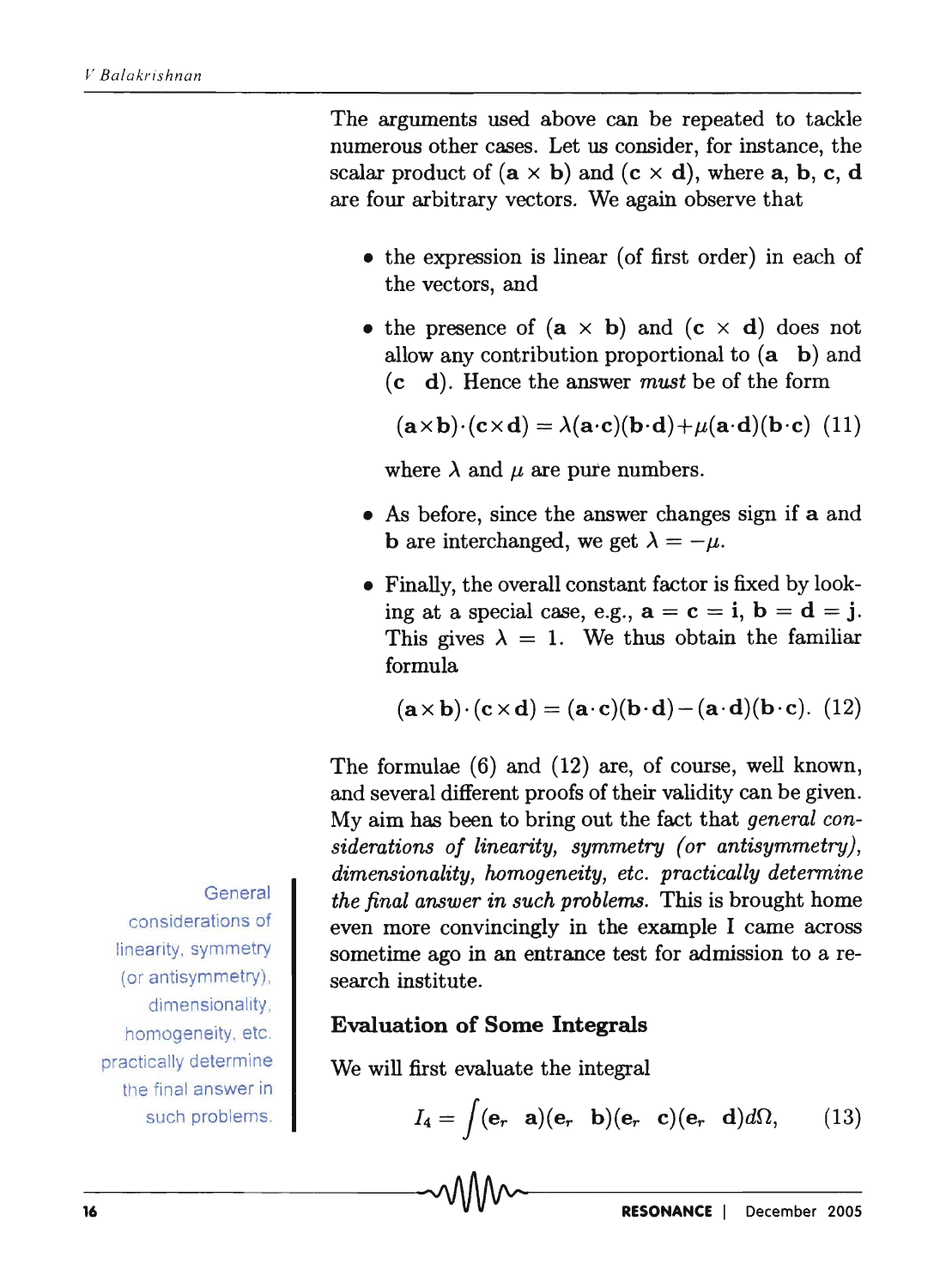

where the unit radial vector  $e_r$  varies over the surface of a sphere of unit radius centred at the origin. Here  $a, b$ , c, d are four arbitrary constant vectors, which is why I have used the notation  $I_4$ . (Such integrals occur in several contexts in physical calculations - for example, in the theory of collisions of particles). A brute force approach to the evaluation of  $I_4$  is a formidable task, but there is a very 'physical' way of tackling the problem. We may try to simplify the task by choosing spherical polar coordinates with the polar axis along one of the given vectors, saya. But this does not help much, because there are *three* other vectors pointing in arbitrary directions. Instead, we note that  $I_4$  (i) is a scalar, (ii) is of first order in *each* of the four vectors a, b, c, d and vanishes if anyone of them is zero, and (iii) is *totally symmetric* under the interchange of any of these vectors among themselves. Therefore 14 *must* be of the form

$$
I_4 = \lambda [(\mathbf{a} \cdot \mathbf{b})(\mathbf{c} \cdot \mathbf{d}) + (\mathbf{a} \cdot \mathbf{c})(\mathbf{b} \cdot \mathbf{d}) + (\mathbf{a} \cdot \mathbf{d})(\mathbf{b} \cdot \mathbf{c})], (14)
$$

where  $\lambda$  is a pure number. The plus signs and the overall constant  $\lambda$  for each term follow from (iii) above. (To be precise – and this will be relevant further on – we have also used the fact that  $(a \ b) (c \ d) = (c \ d) (a \ b)$ , as well as  $\mathbf{a} \cdot \mathbf{b} = \mathbf{b} \cdot \mathbf{a}$  Likewise, combinations such as  $(a \times b)$   $(c \times d)$  are not allowed by this symmetry. (iv) The constant  $\lambda$  is now determined by going over to the special case  $\mathbf{a} = \mathbf{b} = \mathbf{c} = \mathbf{d} = \mathbf{k}$  (the unit vector along the polar or z-axis). In that case, since  $e_r$   $\mathbf{k} =$  $\cos \theta$ ,  $I_4$  reduces by direct evaluation to

$$
I_4 = \int_{-1}^{1} d(\cos \theta) \int_{0}^{2\pi} d\psi \cos^4 \theta = \frac{4\pi}{5}
$$
 (15)

on the one hand, while equation (14) gives  $I_4 = 3\lambda$  on the other. Hence  $\lambda = 4\pi/15$ , completing the evaluation of  $I_4$ .

Generalization is again tempting and possible! We see at once that all the odd numbered integrals  $I_1$ ,  $I_3$ ,  $I_5$ , at once that all the odd numbered integrals  $I_1, I_3, I_5$ ,<br>  $\blacksquare$ <br>  $\blacksquare$ <br>  $\blacksquare$ <br>  $\blacksquare$ <br>  $\blacksquare$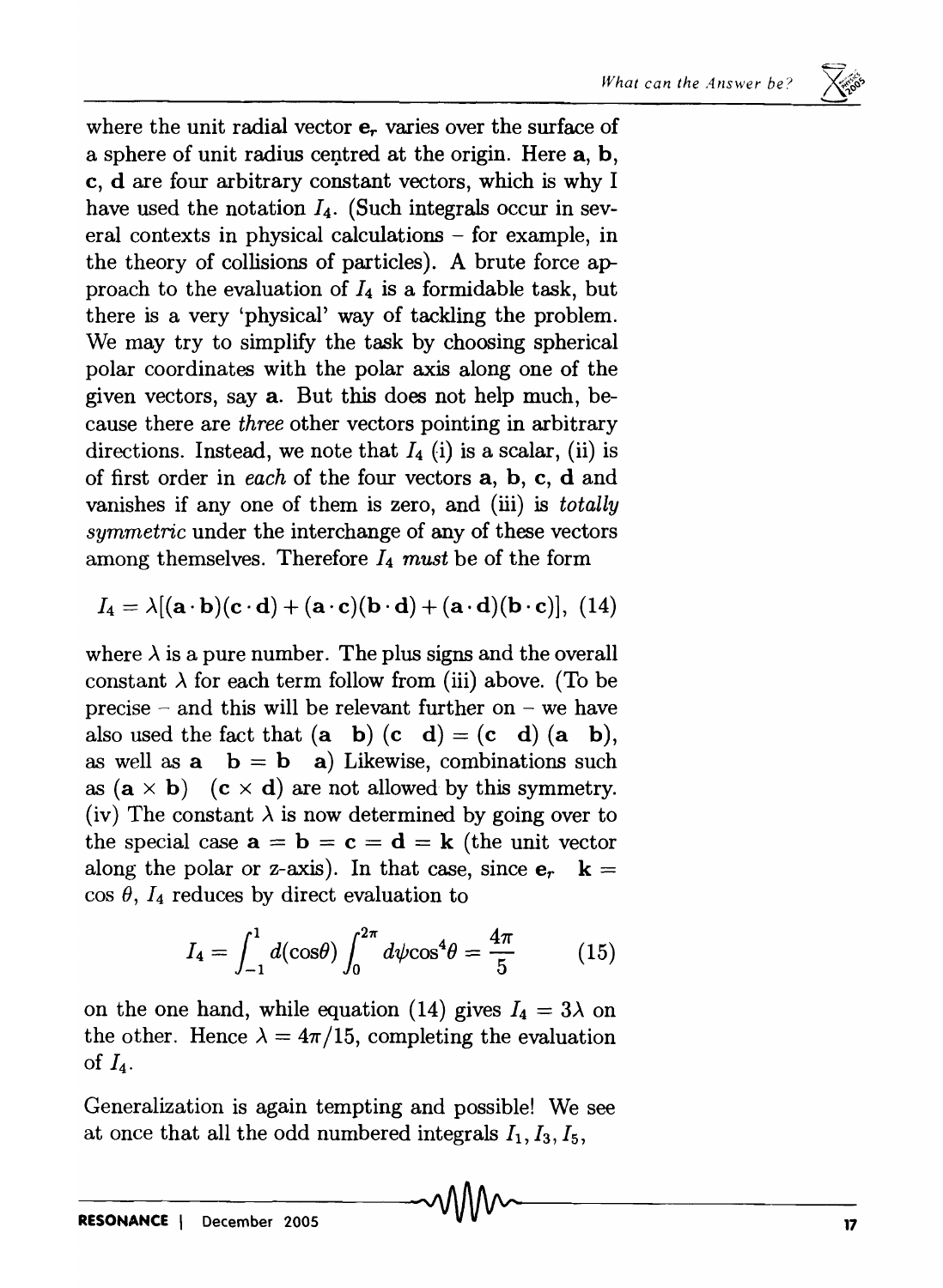must *vanish identically,* because there is no way that we can form a *scalar* from an *odd* number of vectors a, b, c,

that satisfies both (ii) and (iii) listed above. What about the corresponding general integral of *even* order,

$$
I_{2n} = \int d\Omega \prod_{i=1}^{2n} (\mathbf{e}_r \quad \mathbf{a}_i)
$$
 (16)

involving the 2n arbitrary vectors  $a_1, a_2, \ldots, a_{2n}$ ? The arguments given earlier now yield

$$
I_{2n} = \lambda \sum_{\{i_1\}} (\mathbf{a}_{i_1} \ \mathbf{a}_{i_2}) (\mathbf{a}_{i_3} \ \mathbf{a}_{i_4}) \qquad (\mathbf{a}_{i_{2n-1}} \ \mathbf{a}_{i_{2n}}), \qquad (17)
$$

where  $\lambda$  is a constant, yet to be determined, and  $(i_1, i_2, ...)$ 

 $(i_{2n})$  is a permutation of  $(1, 2, \ldots, 2n)$ . An interesting little bit of combinatorics enters here. The summation in equation (17) is over all the possible permutations subject to the conditions that (i)  $(a_i \ a_j)$  and  $(a_i \ a_i)$ are not counted as two different combinations, and (ii) all the *n!* permutations of each set of *n* scalar products  $(a_{i_1} \ a_{i_2}) \quad (a_{i_2n-1} \ a_{i_2n})$  are counted only once. The number of distinct terms in the summation in (17) is therefore  $(2n)!/(2<sup>n</sup>n!)$ . The special case of  $a_1 =$  $=$  $a_{2n}$ =**k** now gives

$$
I_{2n} = 2\pi \int_{-1}^{1} d(\cos \theta) \cos^{2n} \theta = \frac{4\pi}{2n+1},
$$
 (18)

while the right-hand side of equation (17) reduces to  $\lambda(2n)!/(2<sup>n</sup>n!)$ . The constant  $\lambda$  in equation (17) is therefore given by

$$
\lambda = 2^{n+2} \pi \frac{n!}{(2n+1)!}.
$$
 (19)

This completes the evaluation of the general integral  $I_{2n}$ .

A *further* generalization of these results that suggests itself (and which may indeed occur in actual calculations) is the evaluation of such integrals in an arbitrary number *d* of *dimensions.* In other words, what is

$$
I_{n,d} = \int d\Omega (\mathbf{e}_r \quad \mathbf{a}_1) \qquad (\mathbf{e}_r \quad \mathbf{a}_n), \tag{20}
$$